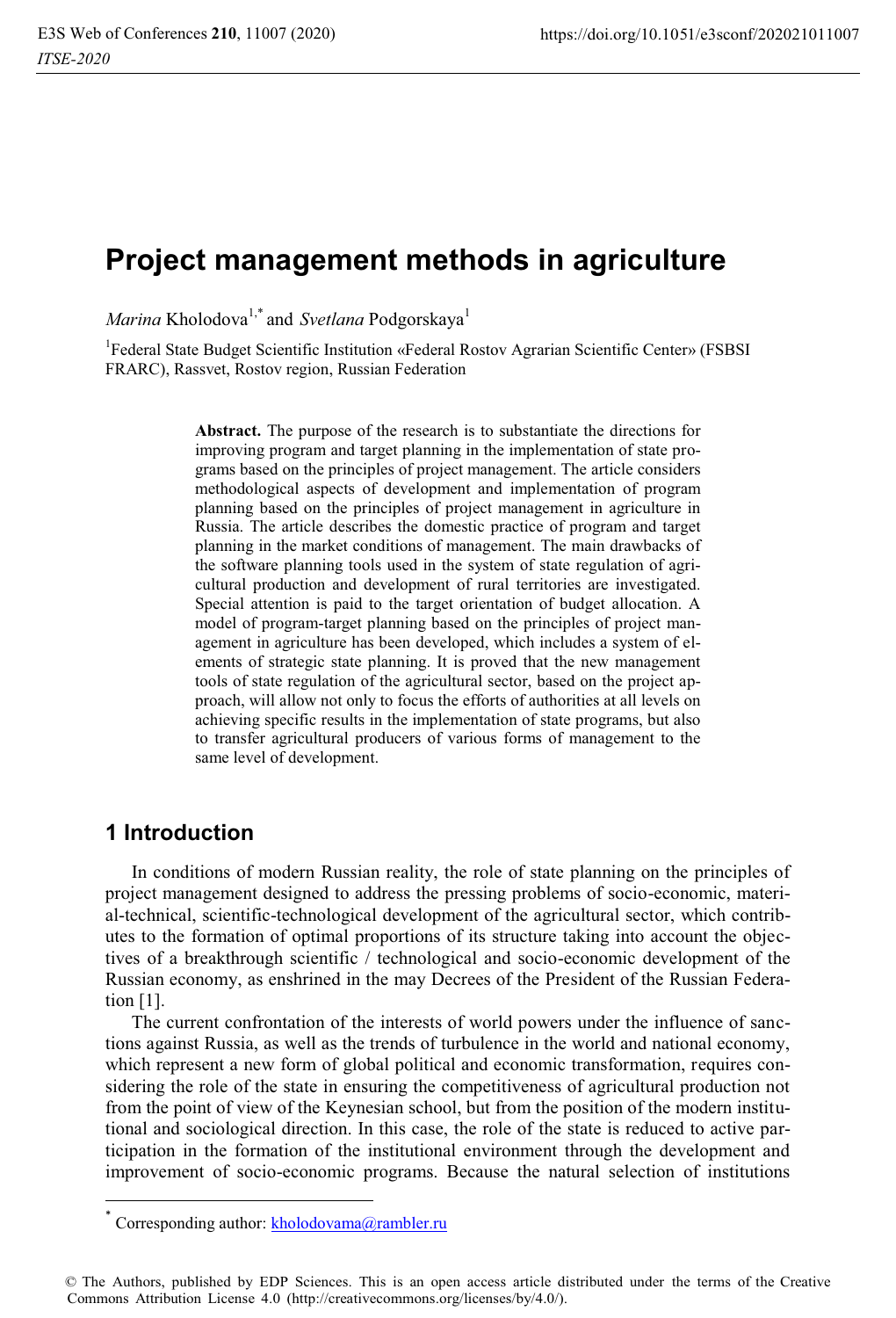does not always leave the best and optimal options. This fact clearly demonstrates the economic policy of the USSR and the ill-conceived, spontaneous economic reforms of modern Russia [2].

Kondrashev K., Maital sh., Remezkov A. A., Seregina S. F., are unanimous in my opinion that through program-target planning, the state intervenes in the life of the market to the extent necessary both to maintain a balanced macroeconomic balance, and to ensure the operation of the competition mechanism or to control those markets where conditions of completely free competition are not feasible [3- 5].

## **2 Research methodology**

World experience and domestic practice show that the development and implementation of program-oriented planning based on the principles of project management in the agricultural sector allows us to strengthen the target orientation of plans, develop problem-oriented planning, identify certain priorities in solving food supply problems, predict the real picture of the future development of agriculture, invest wisely in priority sectors, and ensure the sustainable development of both agricultural products, raw materials, and food markets, and the national economy as a whole.

From a methodological point of view, design methods of control is the improvement of program planning and reflect the specifics of economic policy, the dynamism of economic processes and conditions for its implementation at certain stages of development, providing an optimal combination of indicative strategic planning of development of the agricultural sector at all levels and economic independence of subjects of agribusiness by sharing responsibility for the achievement of established results.

From the point of view of the system of economic planning for the development of agricultural production, it is necessary that socio-economic development programs Express a well-thought-out strategy and tactics for implementing production and economic activities, contribute to improving the competitiveness of the agricultural sector, are aimed at ensuring food security, increasing the added value of products produced in the agricultural sector, stimulating investment activity in agriculture, implementing an export-oriented strategy in the agro-industrial complex, and fighting poverty, improving the socio-economic standard of living in rural areas, rational use of land.

According to Government decree No. 1050 of October 15, 2016 "On organizing project activities in the Government of the Russian Federation" the project is "a set of interrelated activities aimed at achieving unique results in conditions of time and resource constraints. The socio-economic program in the agricultural sector of the economy in this approach is "a set of interrelated projects and activities United by a common goal and coordinated jointly to improve the overall performance of management" [6].

Projects are developed on behalf of the government. In them, the state sets out the ways and means necessary to obtain the planned results of the development of the agricultural sector of the economy. The levers and incentives for achieving the goals in the projects (programs) are: preferential lending, preferential taxation, state orders, leasing, crop insurance, and financial support for rural producers.

## **3 Results**

Programming practice in modern Russia begins with the adoption in 1995 of the Federal law "on state forecasting and programs of socio-economic development", which defined the content of the system of forecasts and programs of socio-economic development of the country and its regions, the main stages of their development, key elements and structure.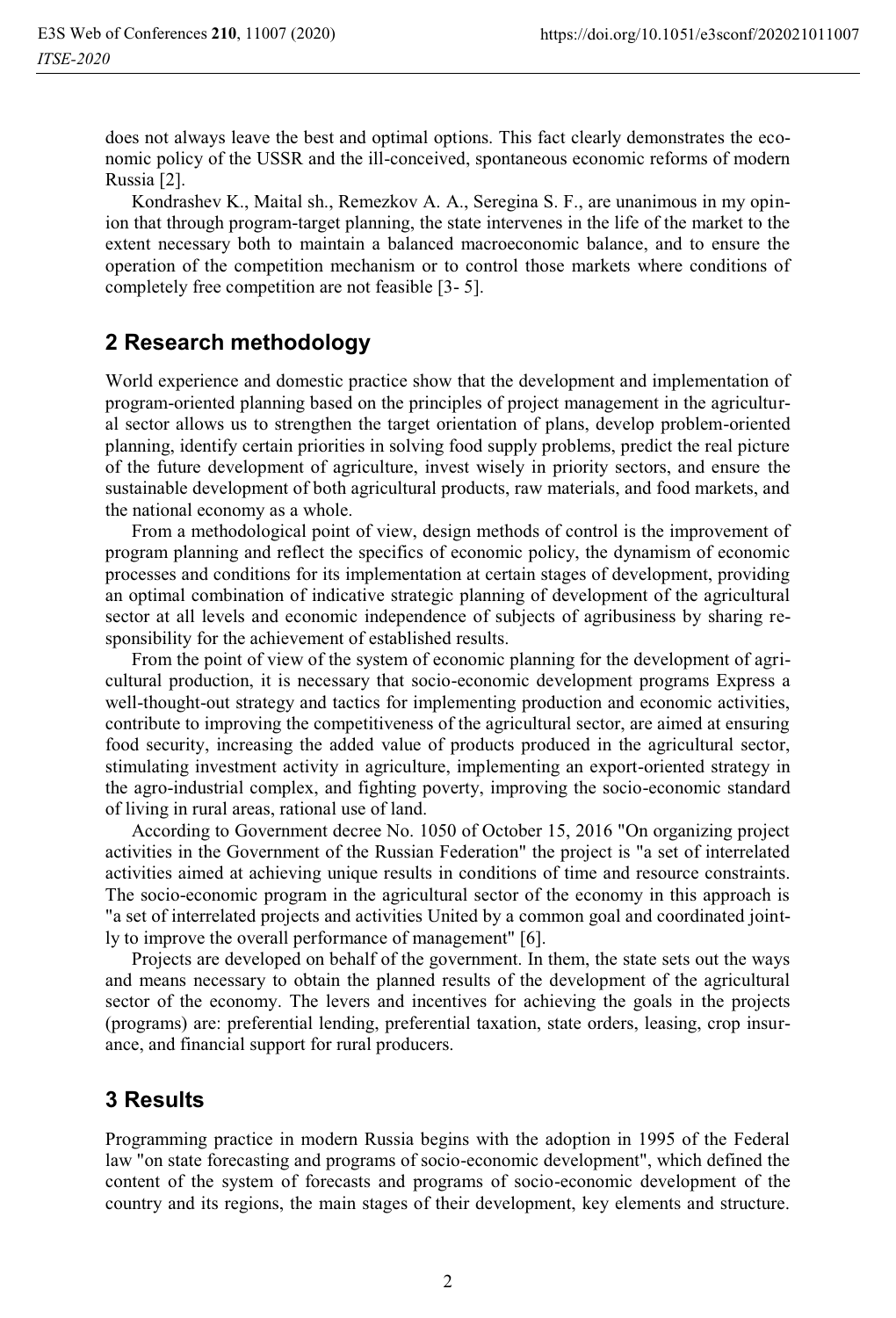Since then, programs as planning documents have been widely distributed in Russia. For example, over the past decade, about forty Federal targeted programs have been developed and approved. However, most of them were either not implemented or did not bring the expected effect, both due to insufficient financial support, and due to the lack of a sufficiently complete and adapted to the conditions of market structural transformation of the strategic planning system and its corresponding regulatory framework. The ambiguity of understanding of the importance and necessity of state planning of the modern economy at the level of society and in scientific circles created certain difficulties in attempts to revive it. Therefore, for the next two decades, up to 2014, state programs were developed in the absence of an established system of state planning [2; 3;7].

The formation of the national system of strategic planning and program approach, in particular, agricultural economists associate with the adoption of the Federal law "on strategic planning in the Russian Federation" in 2014, which provides for the formation of appropriate structures and implementation mechanisms at all levels of management. A complex and multi-faceted set of planning and forecasting documents on key areas of activity proposed in the law, including: goal setting, forecasting, planning for medium-term and short-term periods, programming, did not allow to form the appropriate regulatory and methodological framework for their implementation in the country by 2016. In this regard, the final terms of their development and approval were postponed to a later date [1, 7, 8].

It should be noted that the first steps of the state in developing the program approach to planning were made much earlier. So, in 2006 by the Ministry of Agriculture under the Federal law "About agriculture development" was developed and implemented the national project "Development of agriculture", implementation of measures which increased investment activity and competitiveness of livestock, increased consumption of basic foodstuffs per capita and stimulated positive dynamics of economic growth in the agricultural sector in the long term.

The national project laid the fundamental Foundation for the formation of the country's first sectoral State program for the development of agriculture for 2008-2012, reflecting in its structure priority goals, benchmarks, indicators for the development of the industry in the medium term and the state's obligations to support agricultural producers. However, due to the lack of proper experience in developing such documents, the first state Program was imperfect both in structure and in the mechanism of financial support.

Thus, with insufficient state support for the agricultural sector (figure 1), only a small part of it was directly provided to agricultural producers, and often indirect support was provided to the banking sector and insurance companies. This is confirmed by the fact that 80.0% of the subsidies provided in key areas of the state Program were used to reimburse the interest rate on loans. In addition, investments were actively used in high-turnover industries, including pig and poultry farming, while other areas were not properly developed, such as dairy and beef cattle breeding [9, 10].

In order to overcome existing shortcomings and improving tools for strategic planning in the system of state regulation of agricultural production, strengthen their integrated and focused within the long-term state Program 2013-2020 was introduced a new mechanism for budget allocation to support economically important regional programs, which were initially tested in the sectors of beef and dairy cattle. A special feature of the new mechanism for allocating budget funds was the fact that financial resources from the Federal budget were allocated to the regional industry program as a whole. This has helped to increase the efficiency of using state support and improve planning and forecasting work at the level of Russian regions. This methodological approach allowed us to structure the state program, highlighting and fixing in its sections the branches and sub-sectors of the agroindustrial complex, which were provided with financial support from the state.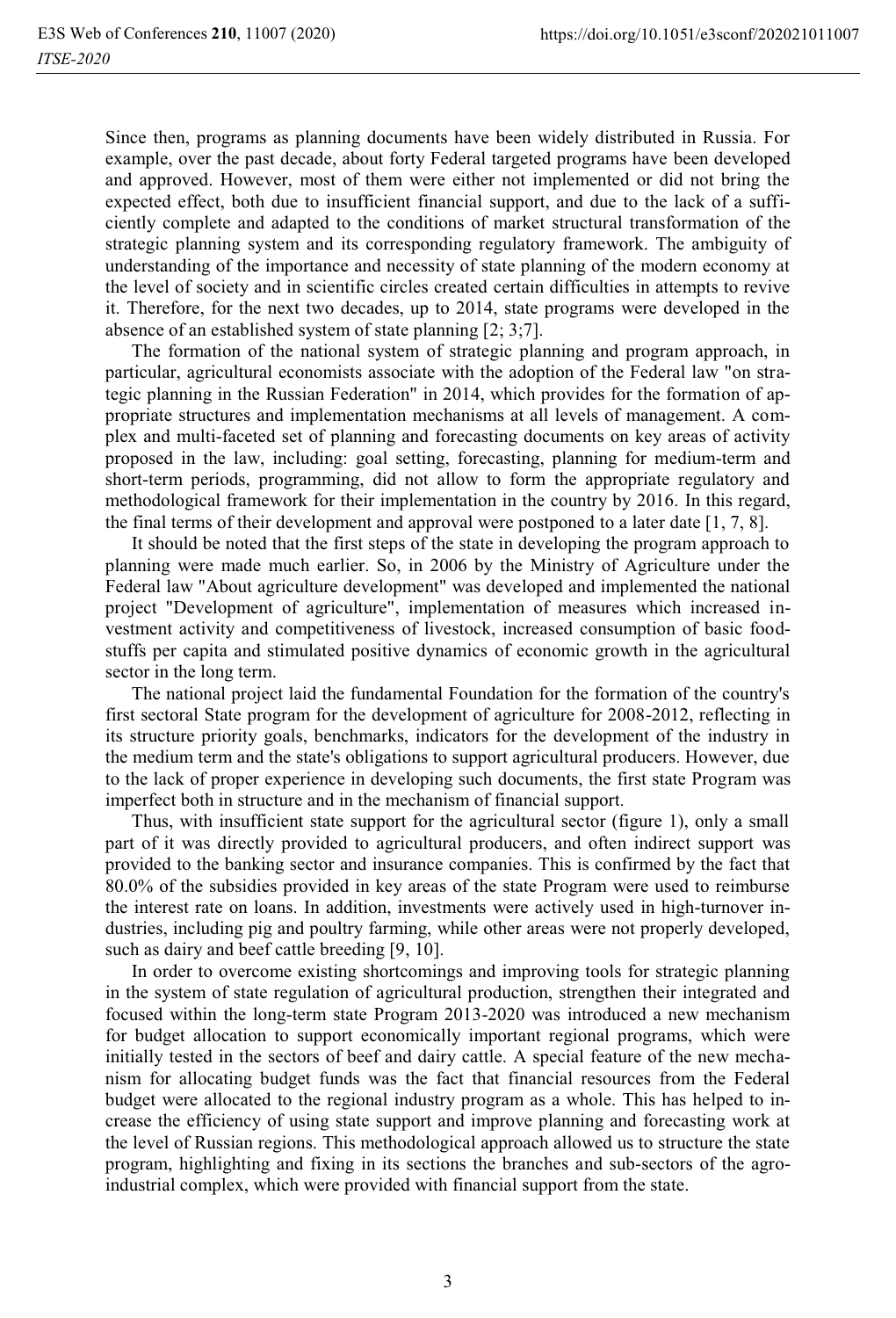

**Fig. 1.** Financial support for the program-target approach of agricultural production sectors in Russia

Trends in the globalization of the world economy and Russia's sanctions regime with Western countries have also left their mark on the structure of the state program, which was primarily aimed at ensuring the country's food security and is based on the principles of the food approach.

A special feature of the long-term state program was that it included for the first time the subprogram "Technical and technological modernization, innovative development". The subprograms "Development of beef cattle breeding", "Support of small forms of farming" were also noted as priorities.

However, the new format of the state Program was not without drawbacks. Thus, the fragmented nature of the strategic planning system, the lack of methodological recommendations and experience in developing macroeconomic plans, forecasts and programs forced state authorities at all levels to manage the development of the agricultural production sector in "real time", based on the current situation, excluding the possibility of economic foresight, allowing to act ahead of time. Consequently, the Ministry of agriculture of Russia was deprived of qualitative methods for substantiating long-term scenarios for the development of agricultural production based on forecasting. In addition, according to academician G. Bespakhotnyy, the constant adjustment and inclusion of tactical tasks in the state program caused the need to make changes to the planned activities [1;2;5]. 9.0.  $\frac{1}{25}$  190.1 22011 22014 22015 22014 22015 22016 22016 22016 22016 22016 22016 22016 22016 22016 22016 22016 22016 22016 22016 22016 22016 22016 22016 22016 22016 22016 22016 22016 22016 22016 22016 22016 22016

Thus, when adjusting the state program in 2016, additional goals were identified related to improving the financial stability of agricultural enterprises and sustainable development of rural areas. There was also a transformation of the document structure. for example, the mechanism for crediting agricultural producers, which is the basis of industry subprograms, was separated into two separate subprograms: "Development of the financial and credit system of the agro-industrial complex" and "Promotion of investment activities". There was a sub-program "Export of agricultural products", aimed at increasing the competitiveness of domestic agricultural producers in the world market of raw materials and food and expanding sales markets.

In the edition of the state program in 2017. previously set goals were not only reformulated, but also specified, and changed the vector of their achievement, receiving quantitative estimates. The principles and approaches to subsidies have been updated in the system of state support for agricultural production in Russia. Thus, the main innovations were: consolidation of state support measures based on a "single subsidy" for regions and the mecha-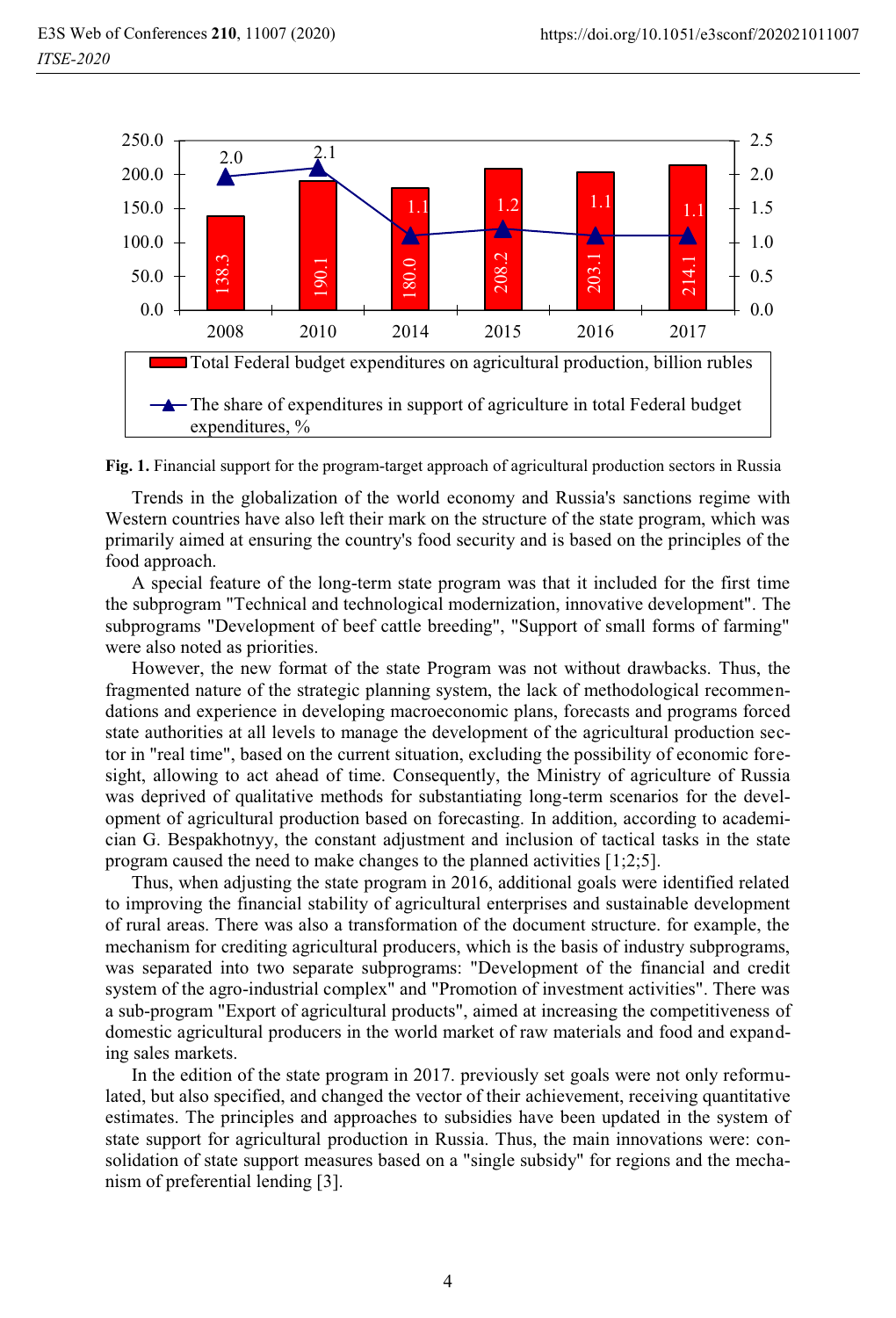However, the updated principles and approaches to subsidies were not aimed at addressing the main shortcomings in the strategic planning system. For example, the budget resources allocated under the new rules were not coordinated with the regulatory and planned indicators for the development of agricultural production, including in the regions of the Russian Federation, and the potential needs of borrowers.

In 2018, in order to strengthen the target orientation and improve the efficiency of budget spending, the Russian Government approved five state programs as "pilot" for conversion to project methods, including the State program for agricultural development for 2013-2020, extending its validity until 2025 and changing its structure. Thus, the project part includes priority projects of the industry that have received the status of departmental projects: "Development of agricultural industries", "Promotion of investment activity", "Technical modernization", "Export of agricultural products". The process part of the state Program includes areas that support them: "Support for the implementation of programs of the subjects of the Russian Federation in the field of land reclamation", "development of land reclamation", "Sustainable development of rural areas", "program implementation Management", "Provision of General conditions for regulating the development of agriculture", "Scientific and technical support", "Development of the raw material base of light industry enterprises".

The widespread use of the program-target method in planning at the present stage of agricultural production development has become a key direction for improving planning and forecasting at the macroeconomic level.

In particular, the transition to project-based methods of program and target planning opens up new opportunities for certain priority areas of agricultural production. Thus, the project format of program and target planning is a mechanism for managing large-scale tasks, which allows you to coordinate the activities of economic entities in agriculture to achieve certain planned goals aimed at obtaining unique results in conditions of time and resource constraints, and pursuing strategic benefits. The priority objectives of the project management industry must comply with the SMART method, i.e. specific, measurable, achievable, relevant and have a deadline by which they must be achieved [7].

The use of project management tools using the mechanism of state support will allow to focus the efforts of authorities at all levels on achieving concrete results. At the same time, budget support will be provided for projects that correspond to the pace of advanced economic development of agricultural production in accordance with the priority ranking procedure, which encourages the achievement of state Program targets (figure 2).

The new management tools for state regulation of the agricultural sector are based on the significant experience of large commercial domestic and foreign corporations in solving complex problems of production development within the framework of initiating preparation, development and implementation of a project that has its own organizational structure, a coordination center with the distribution of roles and responsibilities, and an appropriate development plan. Project mechanisms at the state level involve integrating the activities of government representatives and agribusiness on the basis of public private partnership. Government representatives working simultaneously in their own division and as part of the project management coordination group help agricultural producers interested in projects to expand their opportunities to develop innovative activities and sell their products based on a combination of project and functional approaches.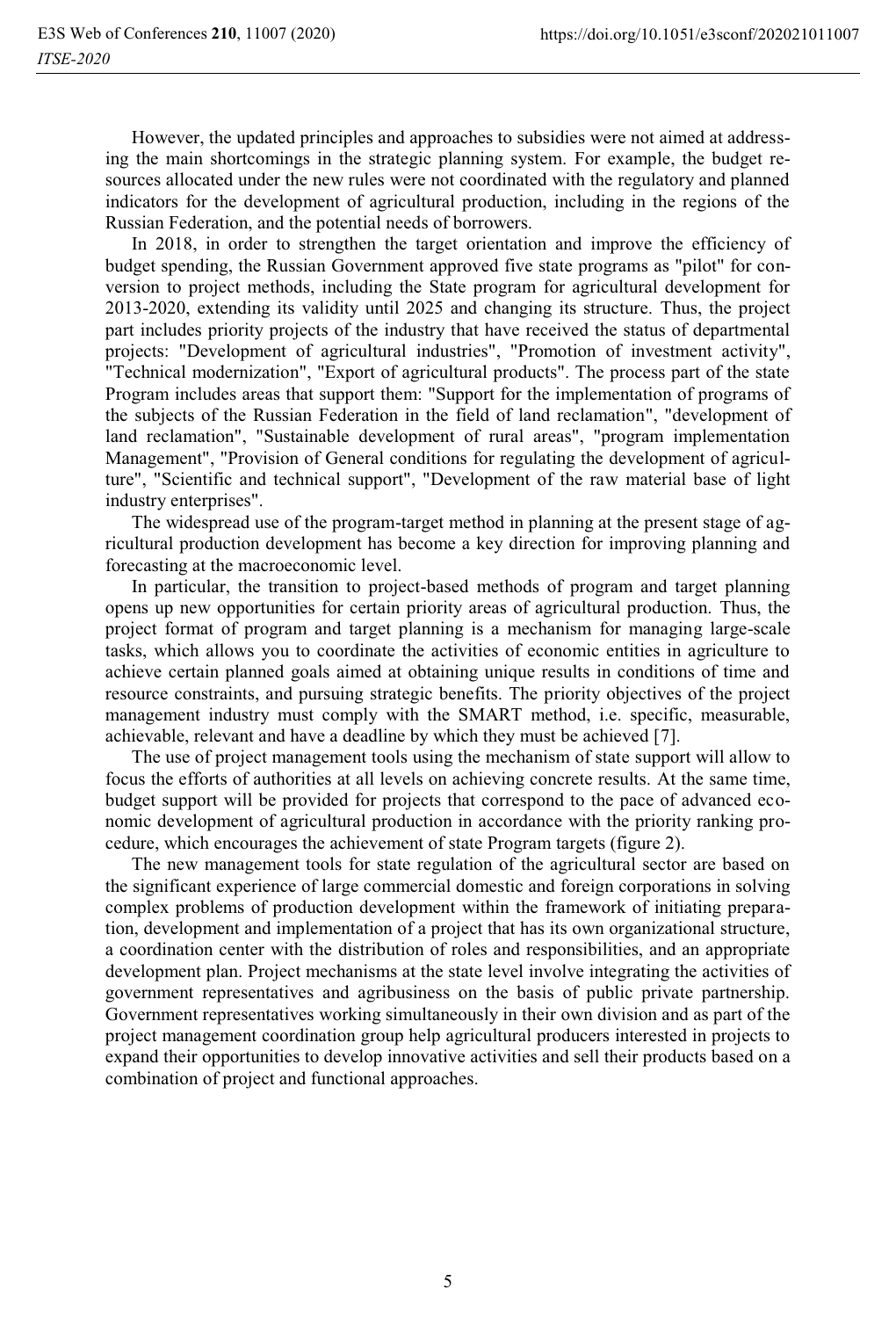

**Fig. 2.** Model of program-target planning based on the principles of project management in agriculture

It should be noted that such areas of innovation in agriculture as the development of domestic seed production and livestock breeding, production and sale of products within the framework of agricultural cooperation, and large-scale modernization of the material and technical platform of farmers should become key elements of the project management system in the agricultural sector.

In our opinion, the organizational and economic mechanism for allocating budget funds in agricultural production sectors based on project management will contribute to the development of a technological platform that allows developing mechanisms for interaction not only between agricultural producers and state authorities at all levels, but also between credit and financial organizations, universities, scientific institutions, industry unions and associations, and transform the market relations of economic entities with each other. At the same time, industry unions and associations, in cooperation with government authorities, can initiate the development of a portfolio of priority projects, a mechanism for allocating resources, documenting the main stages of design, staff training, and software implementation.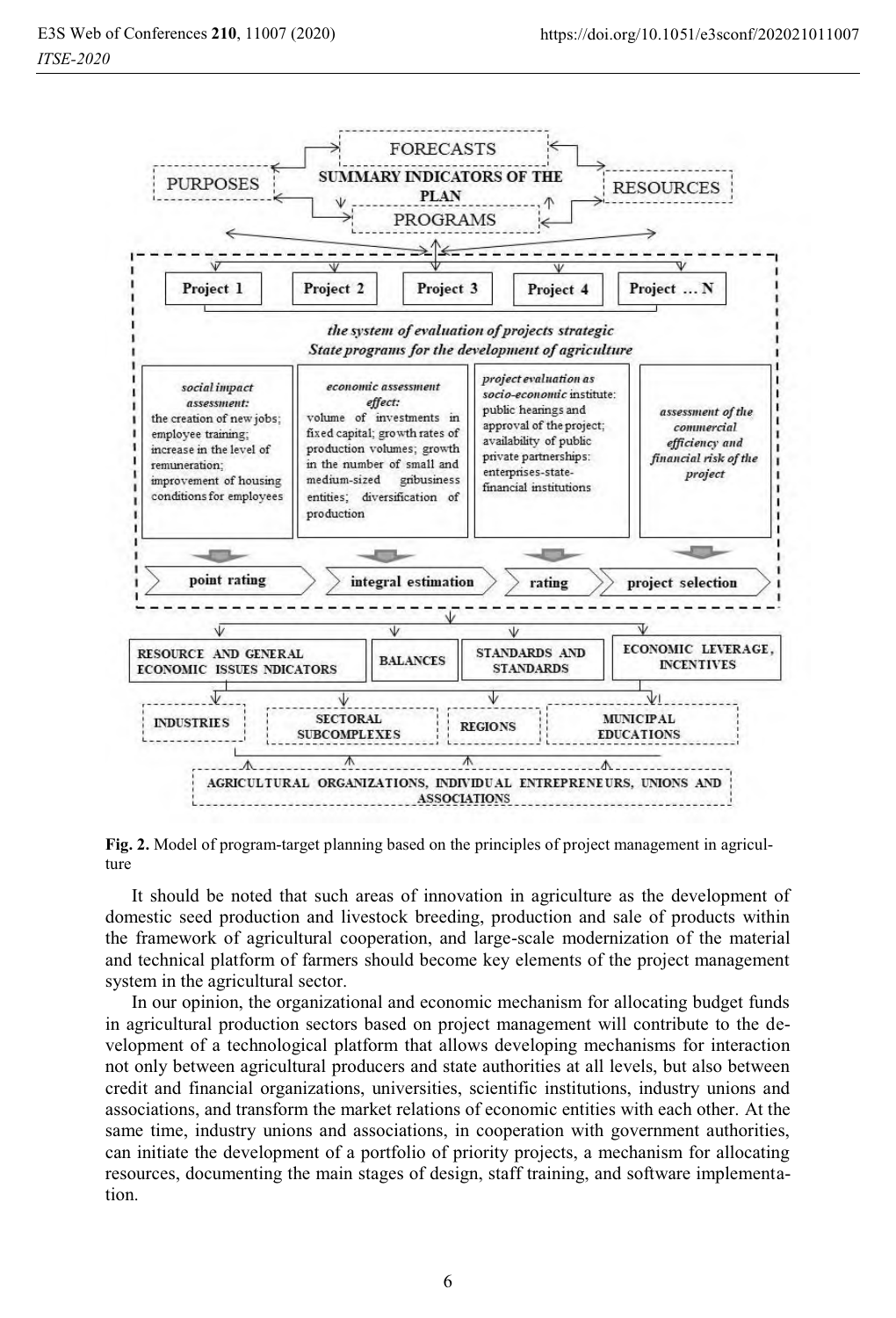For example, the "Centrosoyuz" can play an important role in the development of cooperative industrial and economic relations in rural areas, increasing the importance of small agribusiness in ensuring the country's food security [6].

In our opinion, within the framework of the state Program, it is necessary to develop a portfolio of pilot projects and work out the mechanism for their implementation for various natural, climatic and socio-economic conditions. Of scientific and practical interest is the experience of implementing the state Program in the framework of project management in the Belgorod region, on the example of which the Ministry of economic development of Russia worked out project management methods in agriculture. The created model for the implementation of project management, starting from 2009, implements its own approach to the formation of a system of agricultural cooperation at three levels of management "region-district-settlement", based on an administrative resource. The result of the implementation of project management methods was an increase in agricultural production by 1.8 times [7].

In addition to agro-industrial production, the program-target method of state regulation is actively applied to the management of rural development.

The priority national project "development of agriculture" in 2006 can be considered as the beginning of the application of the method of program-target planning to the regulation of rural development. Its further continuation was the Federal target program "Social development of rural areas until 2010", which was extended until 2013, and was succeeded by the Federal target program "Sustainable development of rural areas for 2014-2017 and for the period up to 2020". Since 2020, the state program "Integrated rural development" is responsible for rural development.

In addition to Federal state programs, regional projects are being developed to manage rural social development. For example, 17 targeted rural development programs are being implemented in the Krasnodar territory, and 27 Federal and regional projects are being implemented in the Belgorod region.

O. V. Shimuk identifies three stages in the evolution of rural development management policy in Russia: preparatory (beginning of 2000-2010), stabilization (2010-2018), and integration (beginning of 2019 To our time). Each stage differs in the goals and objectives of development, as well as the preferred methods of managing rural development. While the first two stages used the program-target approach and methods of strategic planning, at present public administration is based on the introduction of project management as a continuation of the program-target method.

Management of rural development today is based on complex approach to the arrangement of settlements, since it is known that the level of competitiveness of the territory is determined not only by the state of the economy, but largely the development of its human potential, the basis for the formation of which is housing, improvement of rural settlements, security services, education, health, culture, sports, development of engineering and transport infrastructures [8-10].

The sub-program "Sustainable rural development for 2014-2017 and for the period up to 2020" was the main tool of the state policy to support the social development of rural areas. By the end of 2018, out of the 22 targets of the sub-program, the planned values were reached for 20 positions, and the implementation of activities from the allocated funding amounted to 95.9%, which indicates a high efficiency of the project implementation.

During the implementation of the program, the following indicators of rural social infrastructure development were achieved: General education institutions with a capacity of 105.8 thousand places, cultural and leisure institutions-24.6 thousand places, district and district hospitals  $-6.1$  thousand places, outpatient clinics with a capacity of 7.5 thousand visits per shift, paramedic and obstetric stations – 751 units, sports facilities and playgrounds-304 units.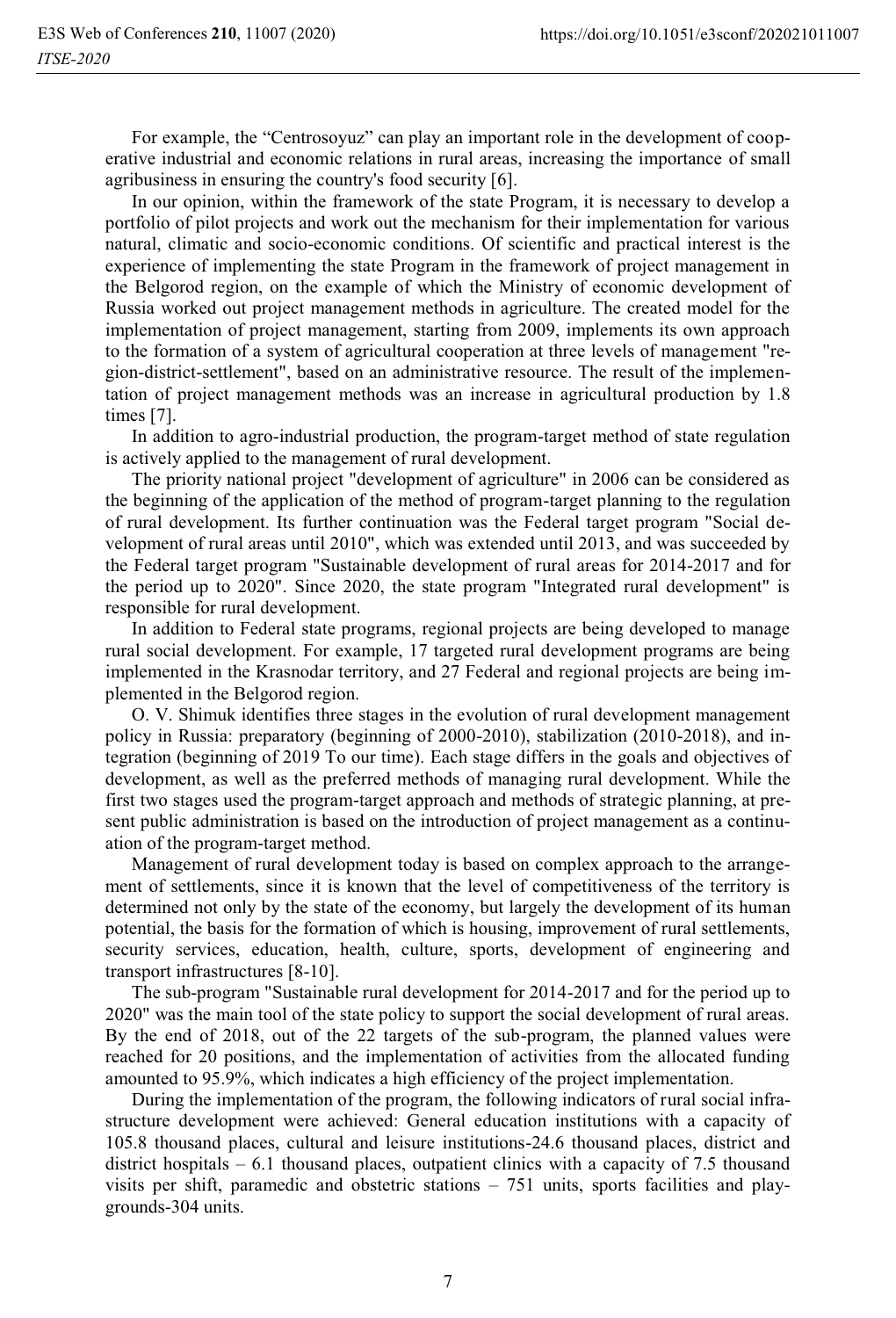However, resource support program activities does not provide the pace of development of housing, social and engineering rural infrastructure, road network, necessary for the implementation of serious qualitative changes in the living conditions of the rural population.

Despite the generally successful practice of implementing the program-target method of managing rural development, the state of the rural social sphere continues to be unsatisfactory, and often crisis-like, and does not change dramatically [10;11].

The unemployment rate in rural areas has remained stable for many years and is almost twice as high as in urban areas (8% vs. 4.3%). The rural population continues to decline (by 1.3% in 2018). The level of development of social infrastructure has remained at the same level for several years. The monthly salary of agricultural workers is only 65.6% of the average for the economy.

It should be noted that in 2013-2018, the share of budget funding for rural social development under the subprogram ranged from 4.6% to 6.8% of all direct state support for agriculture in Russia, so more than 90% of subsidies were directed to support the agricultural economy.

Thus, initially, the subprogram could not have a significant impact on the level of improvement of rural areas and the provision of social services to villagers. The main funding of state support was directed to the production of domestic agricultural products.

In order to implement the state policy on sustainable development of rural areas, an important task of the government is to create an effective institutional environment that ensures the integrated development of these administrative-territorial entities. Among the factors that ensure an effective institutional environment for sustainable rural development, we highlight the updating and harmonization of the legislative framework. At the same time, one of the main problems of state regulation remains the creation of a system for coordinating management actions at the municipal, regional and national levels.

Many researchers note that the legal framework for regulating integrated rural development has often been transformed and adjusted [12], both in terms of defining goals and objectives, and in terms of achieving target indicators and funding volumes, which negatively affected the results of the state program implementation.

Figure 3 shows the subroutine's adjustments for targets. In 2015, in the new version, all planned target values were reduced by an average of 30%, with the exception of "Introduction of paved public roads, thousand km".

In the 2017 edition, the target values were increased, however, compared to 2013, the decrease was 10%, and, for gas and water supply, it was 20%.

A new stage of state management of rural development is the state program "Integrated rural development".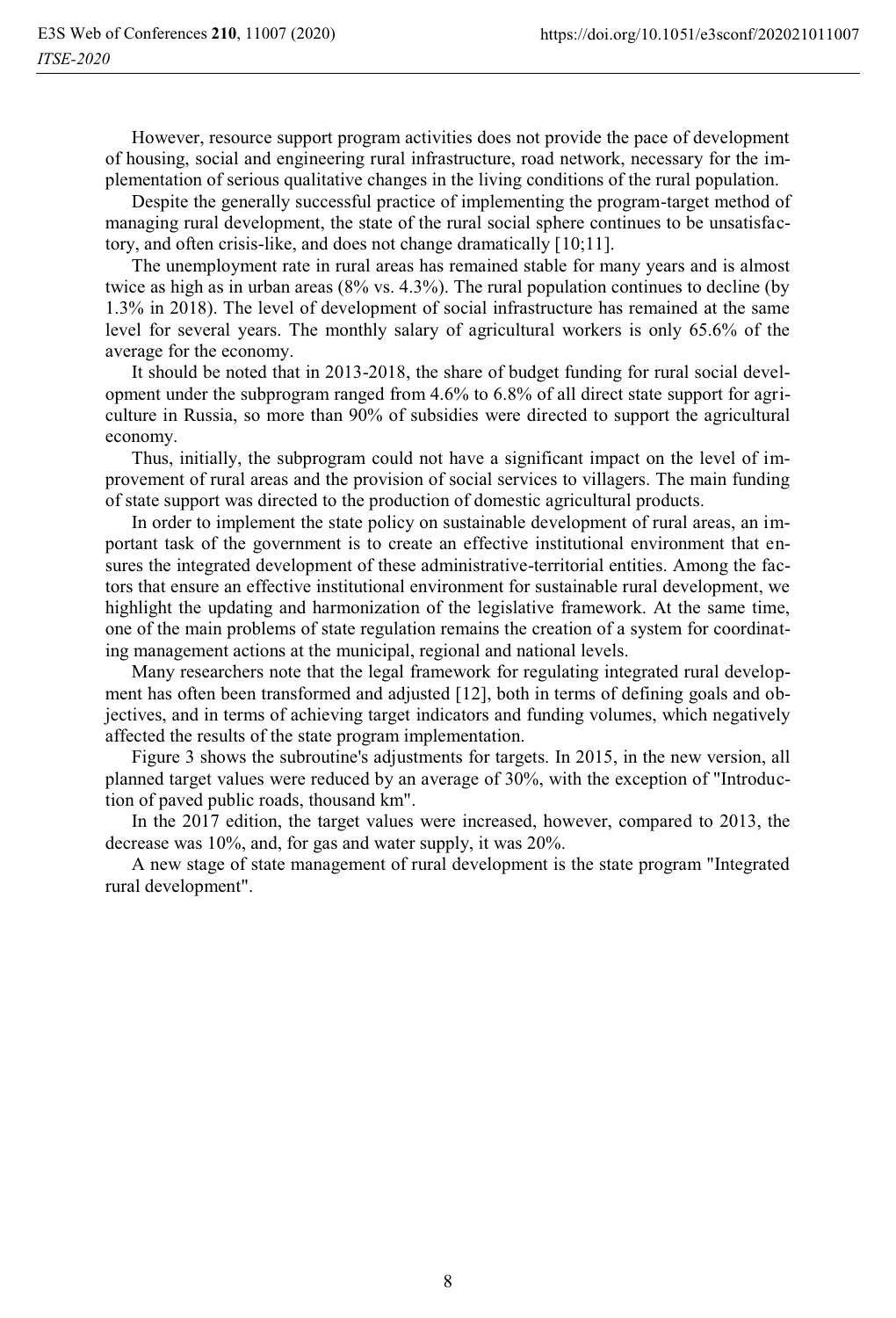

- 1. Introduction of housing for citizens in rura areas, thousand  $m<sup>2</sup>$
- 2. including for young families and young professionals, thousand  $m<sup>2</sup>$
- 3. Entering paramedic and midwifery points and (or) doctors ' offices, units.
- 4. Introduction of planar sports structures., thousand  $m<sup>2</sup>$
- 5. Gasification of residential premises with natural gas in rural areas, %
- 6. Level of provision of drinking water to the rural population, %
- 7. Rural settlements equipped for complex residential development, units.
- 8. Grants, units.

**Fig. 3**. Main adjustments of the sub-program " Sustainable rural development for 2014-2017 and for the period up to 2020"

The state program consists of project and process parts. The project part consists of five departmental projects (DP), and the process part includes three departmental target pro-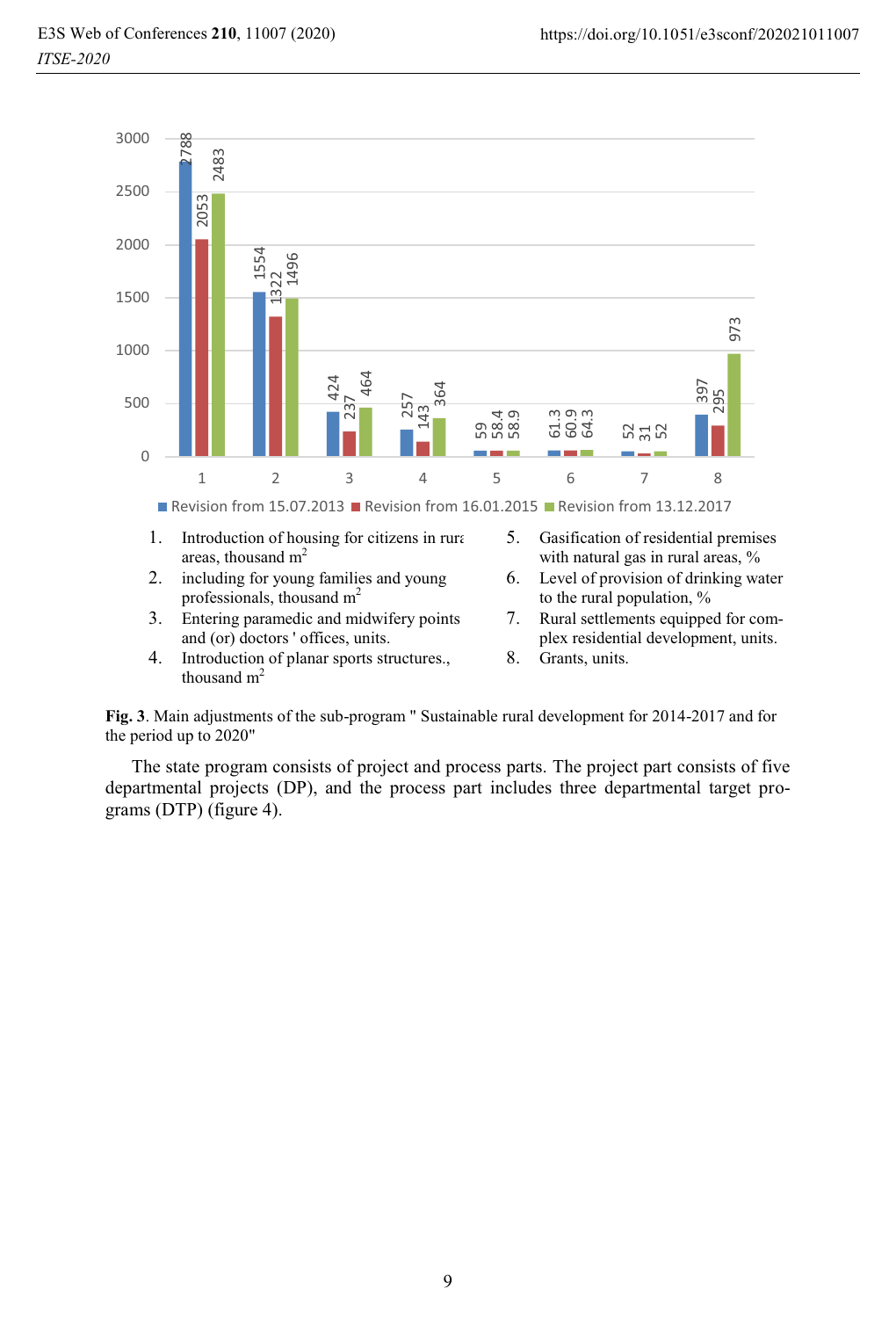

- . DP «Development of housing construction in rural areas and improving the level of home improvement»
- DP «Promotion of rural employment»
- . DP «Development of engineering infrastructure in rural areas»
- DP «Development of transport infrastructure in rural areas»
- DP «Improvement of rural areas»
- . DTP «Ensuring state monitoring of rural areas»
- . DTP «Analytical and informational support for integrated rural development»
- DTP «Modern appearance of rural areas»

**Fig. 4.** Structure of financing of the state program "Integrated rural development", billion rubles.

The key indicators of the program are approved as follows: increasing the ratio of rural and urban incomes from 68% in 2018 to 80% in 2025, stopping the outflow of population from the village, increasing the level of housing improvement, and preserving small rural settlements [14].

The new project of state management of rural development has several fundamental differences from the previous program: the first  $-$  a significant increase in budget funding, the second-a radical change in the way it is distributed, and the third-the transition to project management of the implementation of state program activities.

The Federal budget and extra-budgetary sources play a dominant role in the structure of financial support (figure 5).



**Funds of budgets of subjects of the Russian Federation and local budgets** 

**Federal budget funds** 

#### **Fig. 5.** The structure of financing of the state program «Integrated development of rural areas» according to sources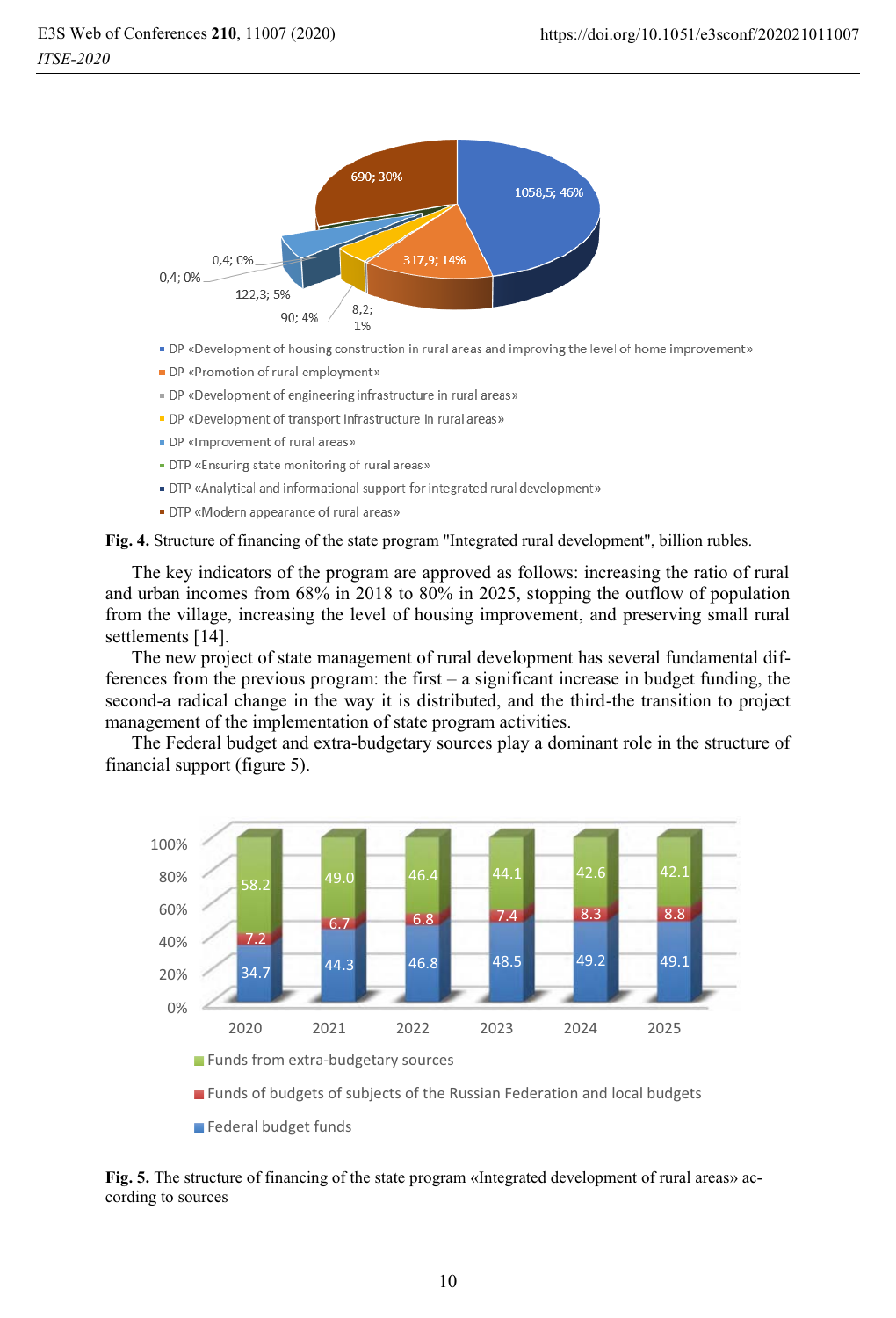However, due to the economic situation as a result of the pandemic and falling prices for hydrocarbons, the government plans to adjust funding for the main state programs. In particular, the most significant reduction will fall under the state program for integrated rural development. Instead of 2.3 trillion rubles, 1.49 trillion rubles are expected to be allocated for its implementation until 2025. At the same time, experts estimated that, given the state of rural areas, even the originally planned amount was clearly not enough.

Due to the decrease in funding, the values of the target indicators were changed as a result of the implementation of the state program by 2025 (figure 6).

The reduction in the target indicators is primarily due to a reduction in financial support from the Federal budget, which decreased from 79.2 to 35.9 billion rubles in 2020.

The relevance of implementing the project approach for public administration is laid down in the basic goals of its implementation: achieving the planned results in a shorter time; more efficient use of budget resources at all levels; rationality and reasonableness of decision-making; improving the quality of communications between departments and their structural divisions, Executive bodies of state power with business structures at all levels; reducing the level of corruption in the country [13].

Project management of rural development should be based on the following basic principles:

1) result orientation (formulation of a clear specific goal, availability of targets and their indicative values);

2) a systematic approach to the organization of the management process (distribution of competencies and levels of responsibility among the project team members);

3) openness (involving the local population and representatives of the business community in project activities);

4) flexibility of the project management system (implementation of the AGILE systemapplication of iterative task execution, interactive interaction of team members, rapid response to changes);

5) continuous improvement (focusing on the best Russian regional practices, using the best technologies, and continuously improving the professional competencies of the project team).



■ Editorial draft 2020 ■ Decree of the government of the Russian Federation from 31.05.2019 № 696

- 1. Maintaining the share of the rural population, %
- 2. Ratio of available resources of rural and urban households, %
- 3. Percentage of comfortable homes in rural areas, %
- 4. Housing commissioning, mln sq m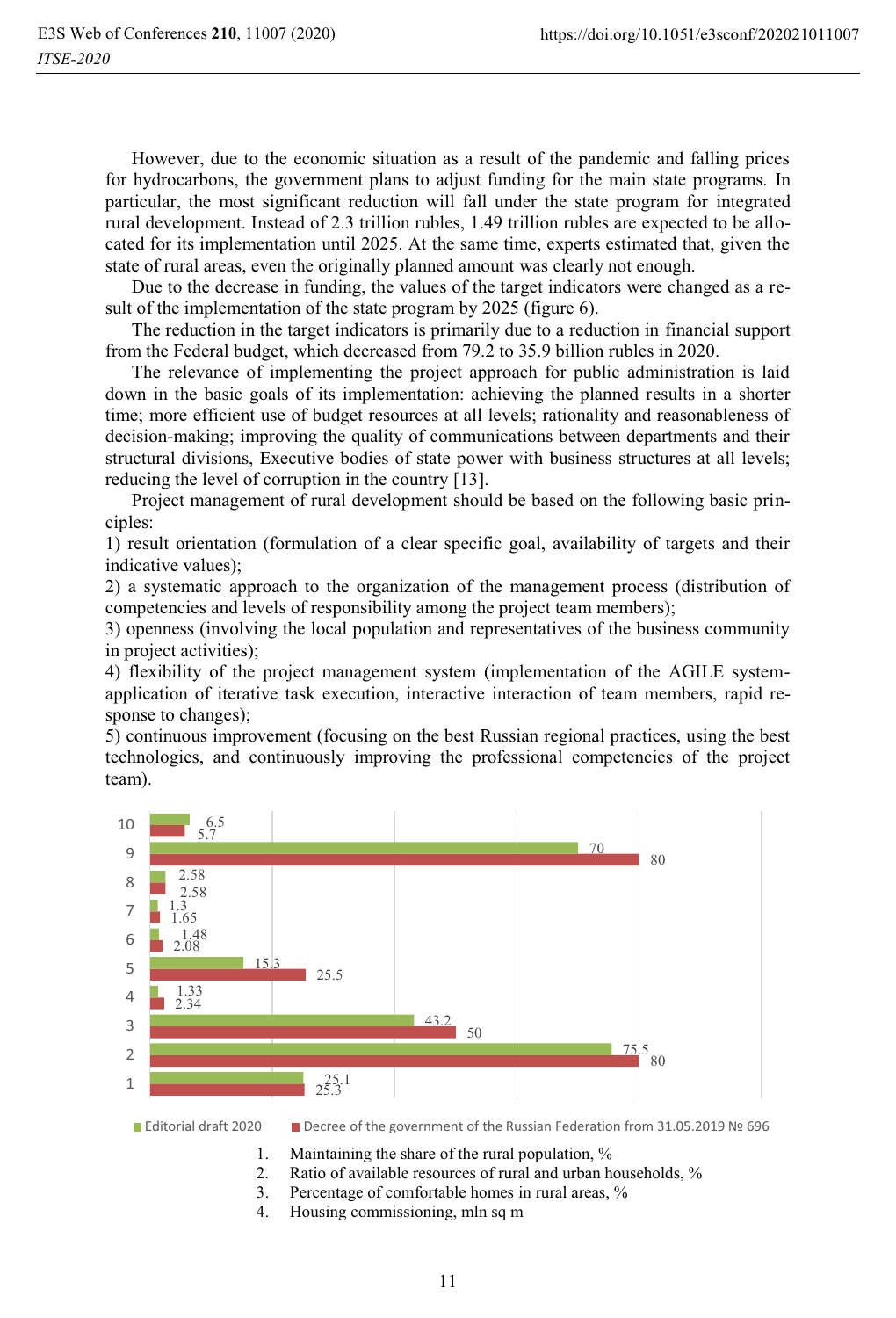- 5. Providing rural families with housing, thousand families
- 6. Creation of gas distribution networks, thousand km<br>7. Creation of water pipes, thousand km
- Creation of water pipes, thousand km
- 8. Creation of paved roads, thousand km
- 9. The employment rate of the rural population, %
- 10. The unemployment rate of the rural population, %

**Fig. 6.** Changes in indicative indicators of the state program "Complex development of rural territories"

The project approach will shift the focus of government activities from executing orders to achieving results. The project management methodology allows you to connect the resources of interested Federal Executive authorities to this issue: the Ministry of health, the Ministry of Education, the Ministry of construction, the Ministry of energy, and the Ministry of industry and trade.

The introduction of project management and project offices contributes to the distribution of responsibilities and powers, improving interagency interaction, efficiency of information flows for making informed management decisions, increasing the openness and transparency of projects and activities, which, in turn, leads to an increase in the efficiency of resource use, reducing project implementation times and reducing costs.

At the same time, the implementation of the project approach to rural development management revealed a number of problems: the lack of competencies in the field of project management, first of all, among municipal employees, the unwillingness of middlelevel civil servants to make independent decisions and take responsibility for them, and the weak motivation of staff.

The state has formed a legislative and regulatory framework for managing rural development. however, public policy instruments are not fully used, and are primarily focused on ensuring macro-manageability of the regional system, which to a certain extent led to resource dependence on the higher level, reducing the interest of local governments in the formation of municipal policies for rural development.

The locality should be a so-called social cluster with a number of necessary objects. The provision of social infrastructure services to the rural population should be comprehensive, since all the elements of service and their coordinated interaction create a so-called synergistic effect. In the absence or underdevelopment of any services, the opposite effect is created, due to the incompleteness of system formation and sharply reducing the efficiency of the entire reproductive process.

State management of integrated rural development should be based on state social standards. Since the basic conditions, potential of rural areas, and forms of spatial development are significantly differentiated within the country, social standards should be developed at the regional level [15].

The Rostov region has started developing a regional Standard for human social welfare. According to Governor Vasily Golubev, the standard will provide a new quality of life for Donetsk residents . The project is aimed at ensuring equal opportunities and an equal level of living comfort for both urban and rural residents. It should include measures to support families with children, the creation of a special system of medical care for the elderly, providing clean water to residents of all cities and districts, annual increases in public sector salaries, and much more.

## **4 Conclusion**

Despite the fact that in Russia, since 2018, there is a process of reorientation of the State program for agricultural development to project management methods, having received the status of "pilot", the mechanisms of program measures do not provide an optimal distribu